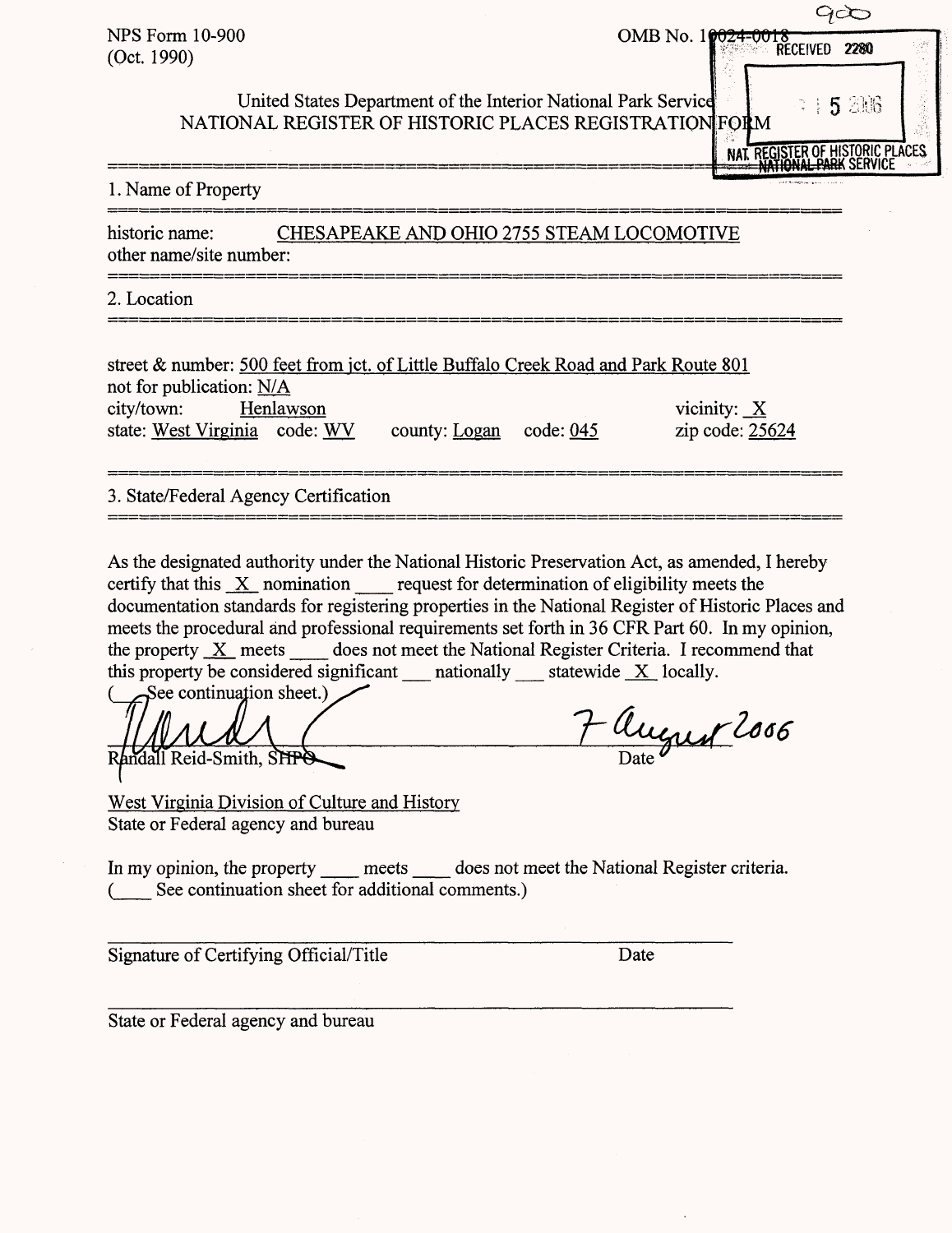Chesapeake and Ohio 2755 Steam Locomotive Name of Property

Logan, West Virginia County and State

| 4. National Park Service Certification                                                                                                                                                                                                                                                                   |                                                            |
|----------------------------------------------------------------------------------------------------------------------------------------------------------------------------------------------------------------------------------------------------------------------------------------------------------|------------------------------------------------------------|
| I, hereby certify that this property is:<br>entered in the National Register<br>See continuation sheet.<br>determined eligible for the<br>National Register<br>See continuation sheet.<br>determined not eligible for the<br>National Register<br>removed from the National Register<br>other (explain): | ignature of Keeper<br>Dafe of Action<br>28-06              |
| 5. Classification<br>Ownership of Property:<br>(Check as many boxes as apply)                                                                                                                                                                                                                            | Category of Property:<br>(Check only one box)              |
| private<br>public-local<br>X public-State<br>public-Federal                                                                                                                                                                                                                                              | building(s)<br>district<br>site<br>X structure<br>object   |
| Number of Resources within Property                                                                                                                                                                                                                                                                      | (Do not include previously listed resources in the count.) |
| Contributing                                                                                                                                                                                                                                                                                             | Noncontributing<br>buildings<br>sites<br>structures        |
|                                                                                                                                                                                                                                                                                                          | objects<br><b>TOTAL</b>                                    |

Name of related multiple property listing N/A (Enter "N/A" if property is not part of a multiple property listing.)

Number of contributing resources previously listed in the National Register  $\overline{0}$ 

 $\sim$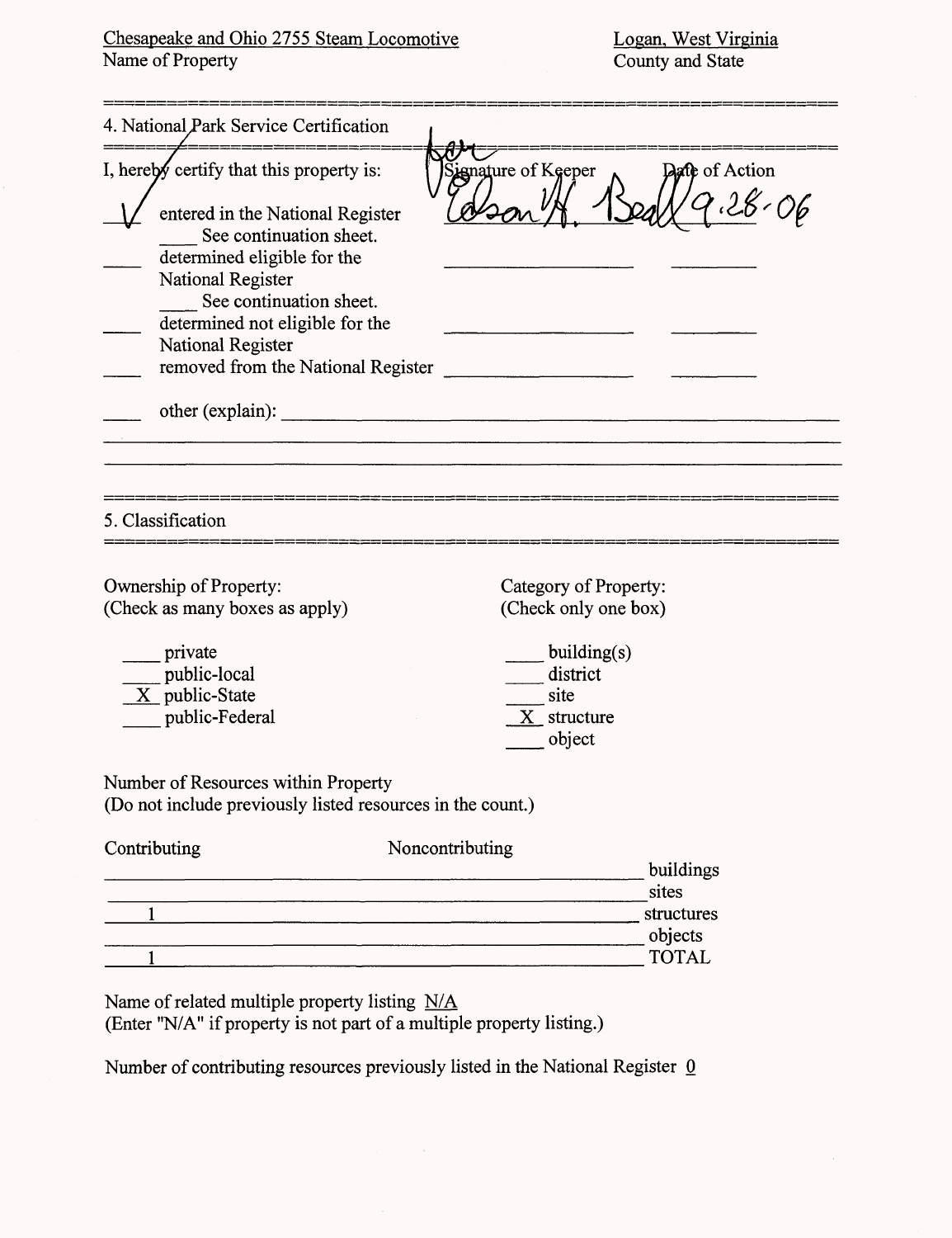Chesapeake and Ohio 2755 Steam Locomotive Name of Property

Logan, West Virginia County and State

#### 6. Function or Use

| <b>Historic Functions</b>              |  |
|----------------------------------------|--|
| Transportation/Rail-related/Locomotive |  |

**Current Functions** Other/Static Locomotive Display

#### 7. Description

Architectural Classification

**Materials** 

OTHER: K-4 Class Locomotive

Foundation: N/A Walls: N/A Roof: N/A Other: Steel

Narrative Description (See continuation sheets)

#### 8. Statement of Significance

Applicable National Register Criteria

(Mark "X" in one or more boxes for the criteria qualifying the property for National Register listing.)

X A Property is associated with events that have made a significant contribution to the broad patterns of our history.

\_\_\_ B Property is associated with the lives of persons significant in our past.

 $X$  C Property embodies the distinctive characteristics of a type, period, or method of construction or represents the work of a master, or possesses high artistic values, or represents a significant and distinguishable entity whose components lack individual distinction.

D Property has yielded, or is likely to yield, information important in prehistory or history.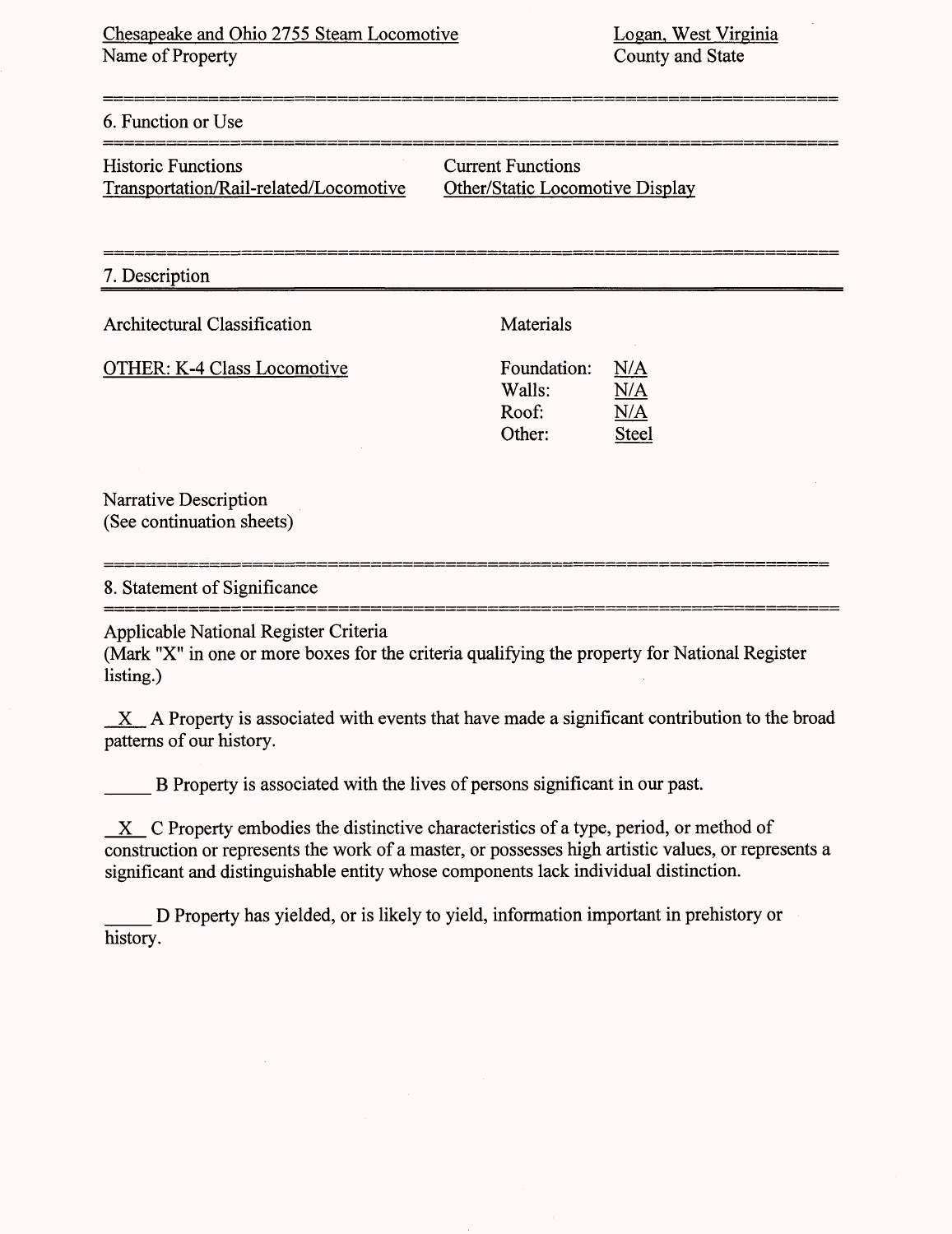Chesapeake and Ohio 2755 Steam Locomotive Logan, West Virginia<br>
Name of Property County and State

County and State

Criteria Considerations (Mark "X" in all the boxes that apply.)

Property is:

\_\_\_ A owned by a religious institution or used for religious purposes.

B removed from its original location.

C a birthplace or grave.

D a cemetery.

E a reconstructed building, object, or structure.

F a commemorative property.

G less than 50 years of age or achieved significance within the past 50 years.

Areas of Significance TRANSPORTATION ENGINEERING

Period of Significance 1947-1956

Significant Dates 1947

Significant Person (Complete if Criterion B is marked above)

Cultural Affiliation N/A

Architect/Builder Lima Locomotive Works, Lima, Ohio

Narrative Statement of Significance (See continuation sheets)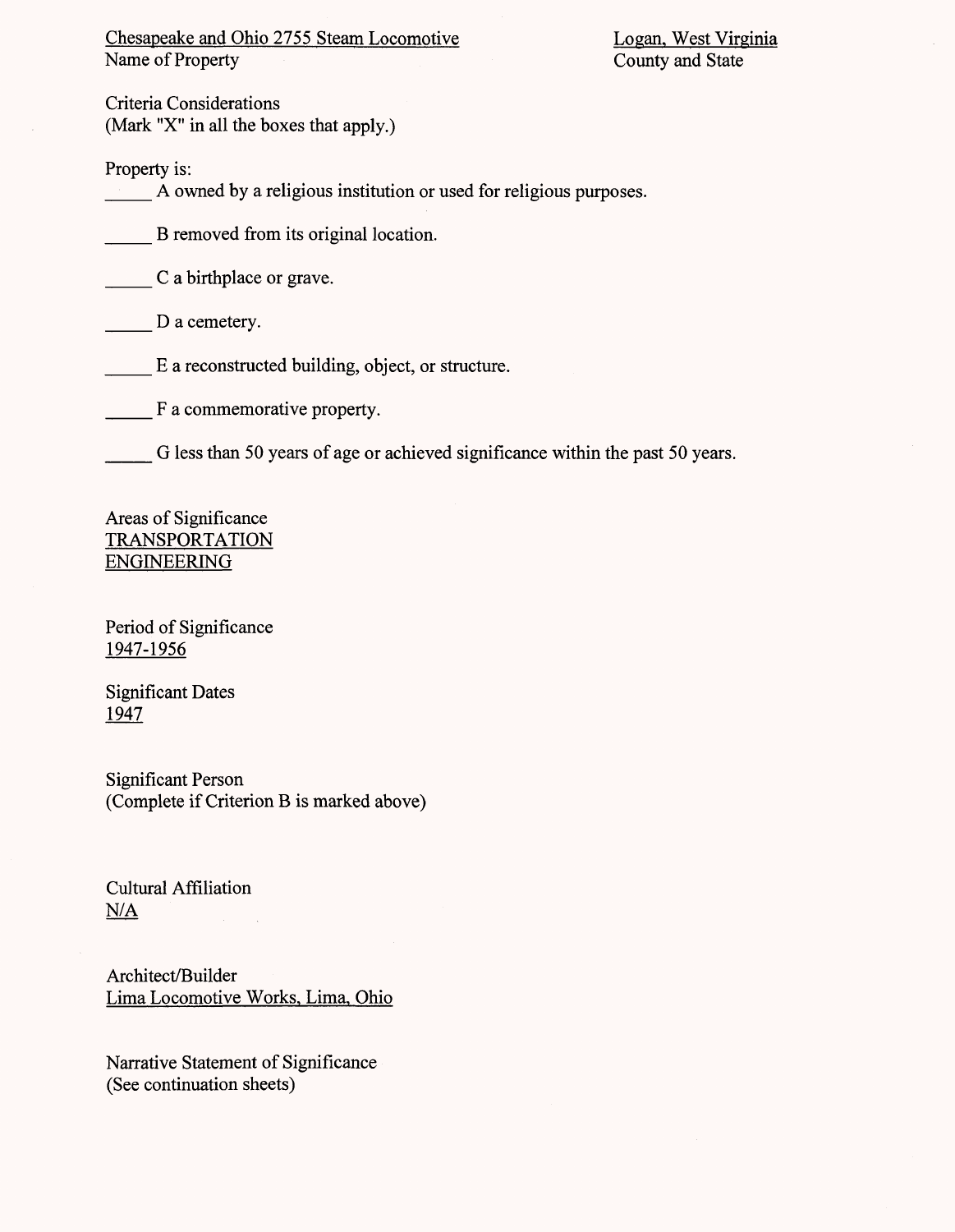## 9. Major Bibliographical References

#### Bibliography

(Cite the books, articles, and other sources used in preparing this form on one or more continuation sheets.)

Previous documentation on file (NPS):

preliminary determination of individual listing (36 CFR 67) has been requested.

- previously listed in the National Register
- \_\_\_ previously determined eligible by the National Register
- \_\_\_ designated a National Historic Landmark
- \_\_\_ recorded by Historic American Buildings Survey *#\_\_\_\_\_\_\_\_\_\_\_\_\_*
- *\_\_\_\_\_* recorded by Historic American Engineering Record *#\_*

Primary location of additional data:

| <b>State Historic Preservation Office</b> |  |  |
|-------------------------------------------|--|--|
|-------------------------------------------|--|--|

- Other State agency
- \_\_\_ Federal agency
- \_\_\_ Local government
- \_\_\_ University

X Other

Name of Repository: West Virginia Division of Natural Resources, Parks and Recreation Section, Building 3, 1900 Kanawha Blvd., East, Charleston, WV 25305

#### 10. Geographical Data

Acreage of Property: Approximately 2/10 acre

UTM References (Place additional UTM references on a continuation sheet.)

Quad Map Name: CHAPMANVILLE, W.VA.

17 411200 4194196 Zone Easting Northing

Verbal Boundary Description (See continuation sheet.)

Boundary Justification (See continuation sheet.)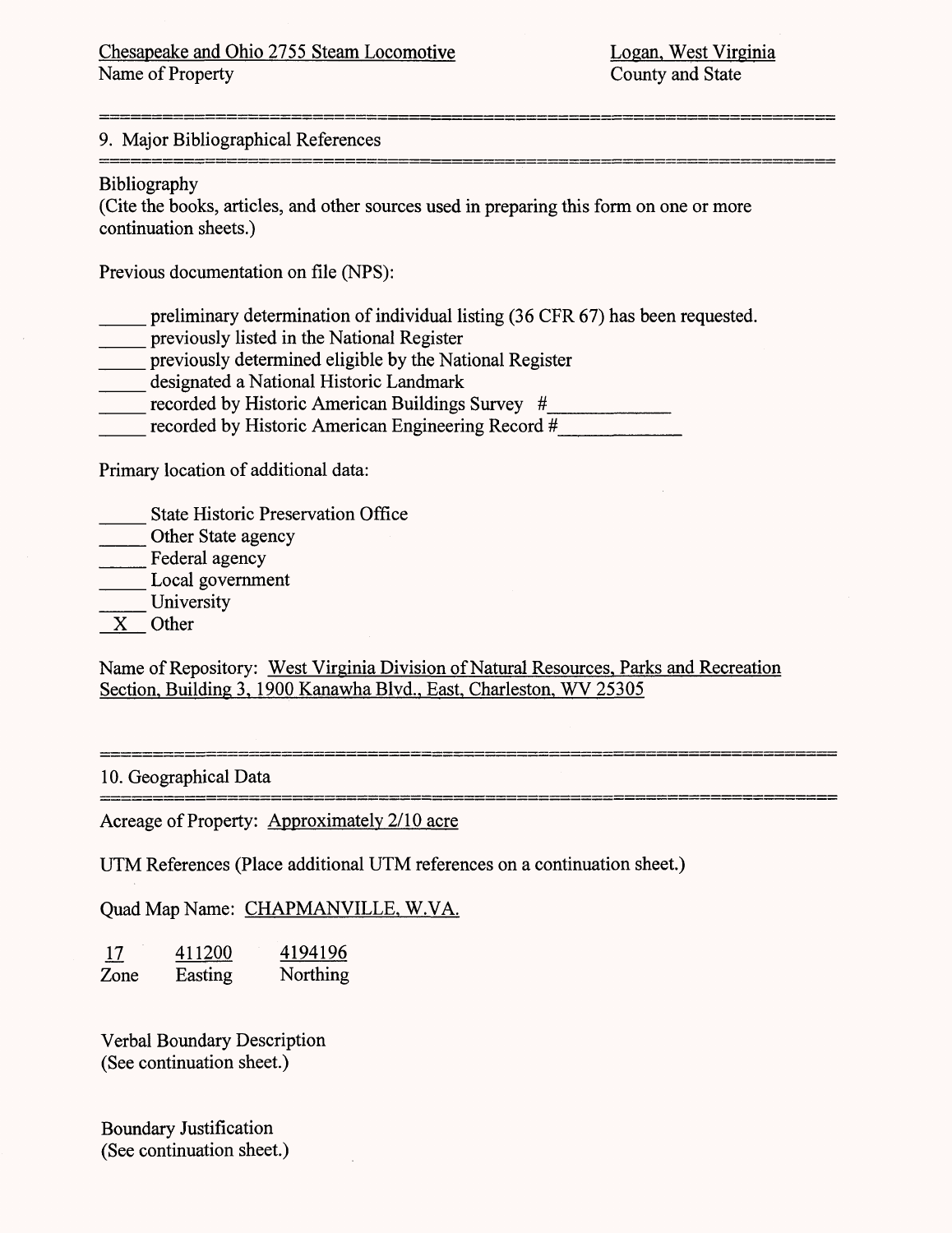#### 11. Form Prepared By

#### Name: Thomas F. Lambert and assistance from WV SHPO staff

Date: December 16, 2005

Street & Number: 26 Nedra Drive Telephone: 304 736-7349

City or Town: Barboursville State: West Virginia

.<br>2002 - Anne Armee Henry House, Anne Anna ann an Canada ann an Cèiteach ann an Cèiteach ann an Cèiteach ann an

Zip: 25504-1023

Property Owner

Name: Mr. Bob Beanblossom, Director West Virginia Division of Natural Resources Parks and Recreation Section

Street & Number: Building 3, 1900 Kanawha Blvd., East

City or Town: Charleston State: West Virginia Zip: 25305

Telephone: 304 558-2764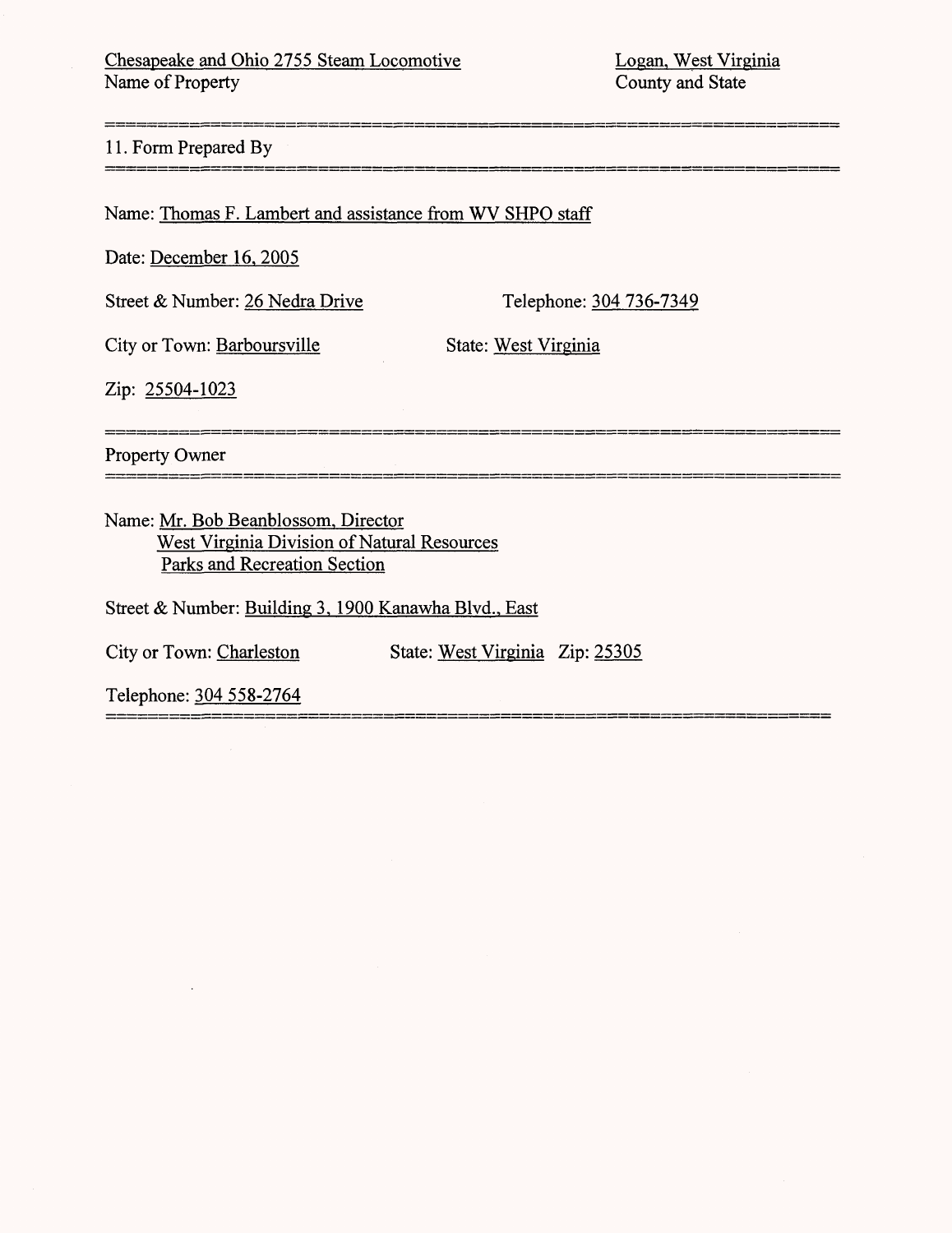United States Department of the Interior National Park Service

### NATIONAL REGISTER OF HISTORIC PLACES CONTINUATION SHEET

| Chesapeake and Ohio 2755 Steam Locomotive |  |                  | Logan, West Virginia |  |  |
|-------------------------------------------|--|------------------|----------------------|--|--|
| Name of Property                          |  | County and State |                      |  |  |
| Section number                            |  | Page             |                      |  |  |
|                                           |  |                  |                      |  |  |

Architectural Description:

The setting of the 2755 is largely rural and mountainous. As it is located in the context of a state park, the surroundings are forested hillsides. Within view of the locomotive is the park's museum building. The setting of steep hillsides and narrow valleys continues to typify the locomotive's operating environment during its period of significance. Generally speaking, the locomotive is a structure comprised of steel billets, castings, and sheets.

The introduction of the 2-8-4 wheel arrangement by the Lima Locomotive Works in 1925 is generally accepted as the commencement of the "Super Power" era of the North America steam locomotive. The term has generally been used to denote large road locomotives with relatively high drivers, large fireboxes and relatively high working pressures. One characteristic generally considered to be essential was a four-wheel, and, in some cases, a six-wheel trailing truck. The key event in the development of the steam locomotive designs was a successful method of delivering high temperature superheated to the cylinders. This was a "Schmidt" superheater, designed by William Schmidt, 1859-1924.

A superheated locomotive, for the same amount of fuel burned, would produce 25 to 30% more power than one of the same specifications but retaining saturated steam. Although its introduction was not without problems, all road locomotives were being built superheated, and many roads were extensively retrofitting superheaters to existing locomotives.<sup>1</sup> Lima Locomotive Works built 147 steam locomotives of various classes for the Chesapeake and Ohio Railway between 1925 and 1948.<sup>2</sup>

The Chesapeake and Ohio Railway purchased ninety, Class K, 2-8-4, "Kanawhas", twenty from the Lima Locomotive Works and seventy from the American Locomotive Company between 1943 and 1947. These locomotives were numbered 2700 to 2789. All of the 90 locomotives had 69" diameter drivers, 26" x 34" cylinders, a 245 psi boiler pressure, they exerted 69,350 pounds of tractive effort and each weighed about 292,500 pounds.<sup>3</sup> The C&O's 2755 was in the third order of "Kanawha" Steam Locomotives, 2750-2759, and the second order constructed by Lima. The construction number for this order was 9296.<sup>4</sup> The 2755 and the 2756 are the only locomotives of the 2750-2759 order that have been preserved. The 2756 is on display in Huntington Park adjacent to the War Memorial Museum on the James River in Newport News, Virginia.

<sup>&</sup>lt;sup>1</sup> Wenstein, Edward G., "Berkshires (and Kanawhas)"

<sup>&</sup>lt;sup>2</sup> Chesapeake and Ohio Historical Society, "C & O Steam Roster by Years"

<sup>&</sup>lt;sup>3</sup> SteamLocomotive.com, "Chesapeake and Ohio Kanawha Type Locomotives"

<sup>4</sup> Email from Scott Lindsay dated 12-24-05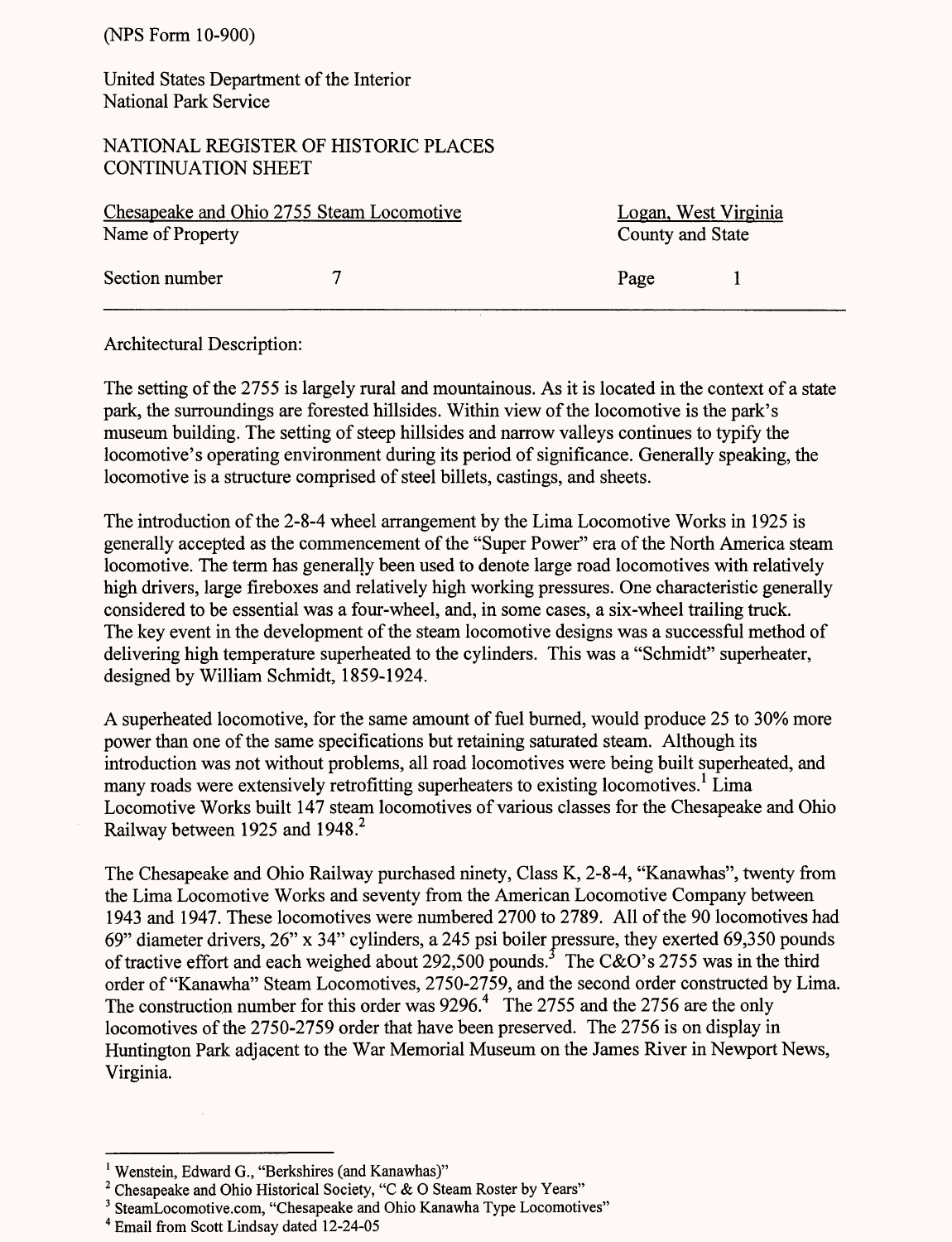United States Department of the Interior National Park Service

### NATONAL REGISTER OF HISTORIC PLACES CONTINUATION SHEET

Chesapeake and Ohio 2755 Steam Locomotive Logan, West Virginia Name of Property County and State

| Section number |  | Page |  |
|----------------|--|------|--|
|----------------|--|------|--|

Principle dimensions /statistics of the K-4 class are as follows:<sup>5</sup>

| Class                          | $K-4$                          |
|--------------------------------|--------------------------------|
| Road Numbers:                  | 2750-2759                      |
| <b>Builder</b>                 | Lima Locomotive Works          |
|                                | Lima. Ohio                     |
| Built                          | 1947                           |
| Builder's Order                | 1198                           |
| Weight: Lbs.                   |                                |
| Driver's                       | 293,100                        |
| <b>Engine Truck</b>            | 48,500                         |
| <b>Trailing Truck</b>          | 128,080                        |
| <b>Engine Total</b>            | 469,680                        |
| Tender                         | 394,100                        |
| <b>Engine and Tender</b>       | 863,780                        |
| <b>Boiler Pressure</b>         | 245 psi                        |
| Cylinders (Diameter x stroke)  | $26'' \times 34''$             |
| Firebox                        | 135 1/16" x 96 $\frac{1}{4}$ " |
| Grate area                     | $90$ sq. ft.                   |
| Total Heat, Surface            | 4,714"                         |
| <b>Tractive Effort</b>         | 69,350 lbs.                    |
| <b>Tractive Effort Booster</b> | 14,000 lbs.                    |
| <b>Total Track Effort</b>      | 83,350 lbs.                    |
| <b>Factor of Adhesion</b>      | 4.23                           |
| <b>Cylinder Horse Power</b>    | 2,979                          |

<sup>&</sup>lt;sup>5</sup> Huddleston, Eugene L., Philip Shuster, and Alvin Shaufer. C & O Power: Steam and Diesel Locomotives of the Chesapeake and Ohio Railway. 1900-1965 (Medina, OH: Alvin Staufer, 1965), 90.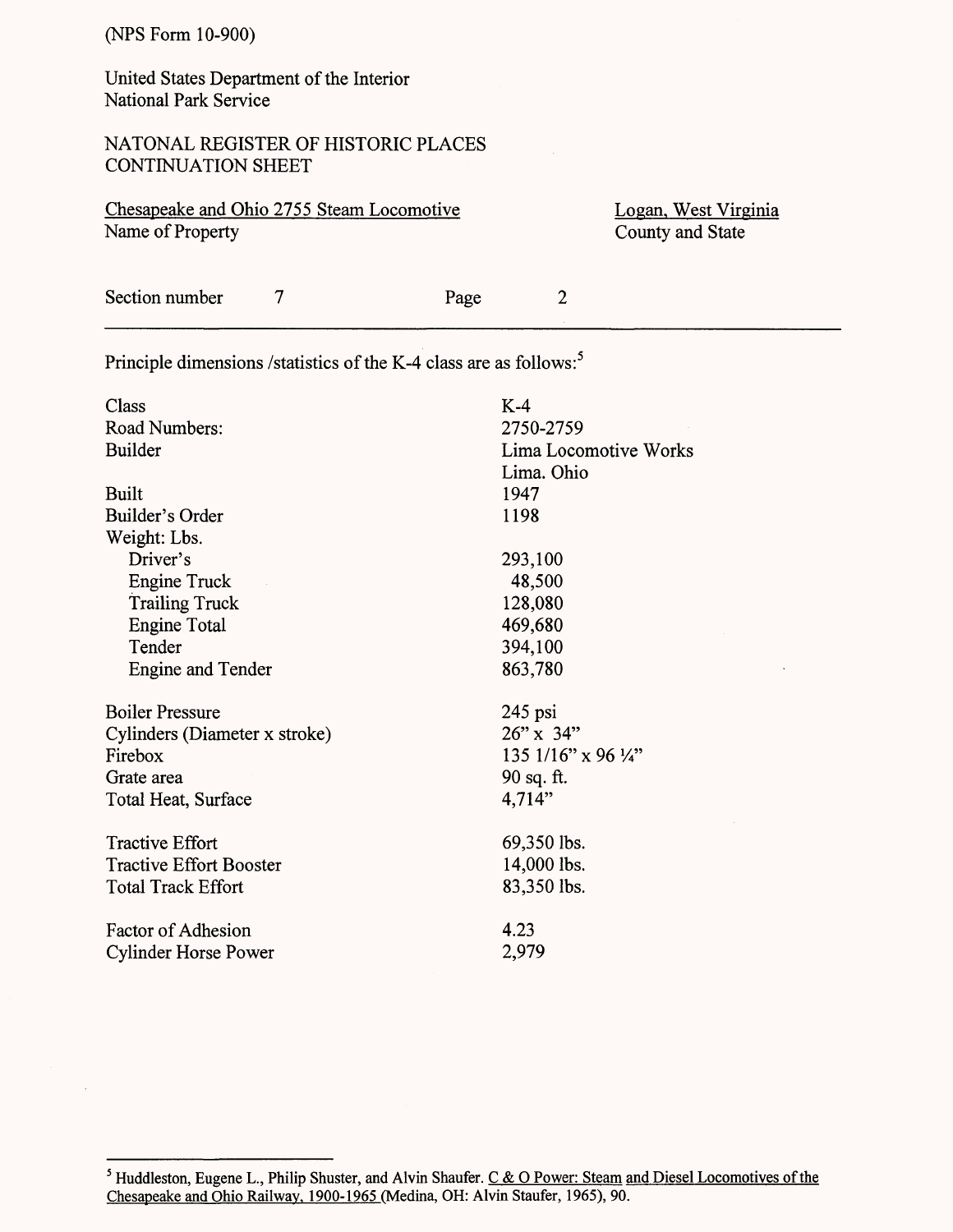United States Department of the Interior National Park Service

# NATIONAL REGISTER OF HSTORIC PLACES CONTINUATION SHEET

| Chesapeake and Ohio 2755 Steam Locomotive |   |                  | Logan, West Virginia                |  |
|-------------------------------------------|---|------------------|-------------------------------------|--|
| Name of Property                          |   | County and State |                                     |  |
| Section number                            | 7 | Page             | 3                                   |  |
| Value Gear                                |   | <b>Baker</b>     |                                     |  |
| <b>Super Heater</b>                       |   | Elesco Type E    |                                     |  |
| <b>Feedwater Heater</b>                   |   |                  | Worthington Type $5\frac{1}{2}$ SSA |  |
| <b>Stoker</b>                             |   | <b>HT</b>        |                                     |  |
| Franklin Booster                          |   | $E-1$            |                                     |  |
| Drivers                                   |   | 69"              |                                     |  |
| Driving Wheel Base                        |   | 18'3"            |                                     |  |
| Length Engine                             |   | $56'$ 4/1/2"     |                                     |  |
| Length over couplers                      |   | $105'$ 1 7/8"    |                                     |  |
| <b>Tender Class</b>                       |   | $21-RG$          |                                     |  |
| Tender capacity:                          |   |                  |                                     |  |
| Coal                                      |   | 30 tons          |                                     |  |
| Water                                     |   | $21,000$ gallons |                                     |  |
|                                           |   |                  |                                     |  |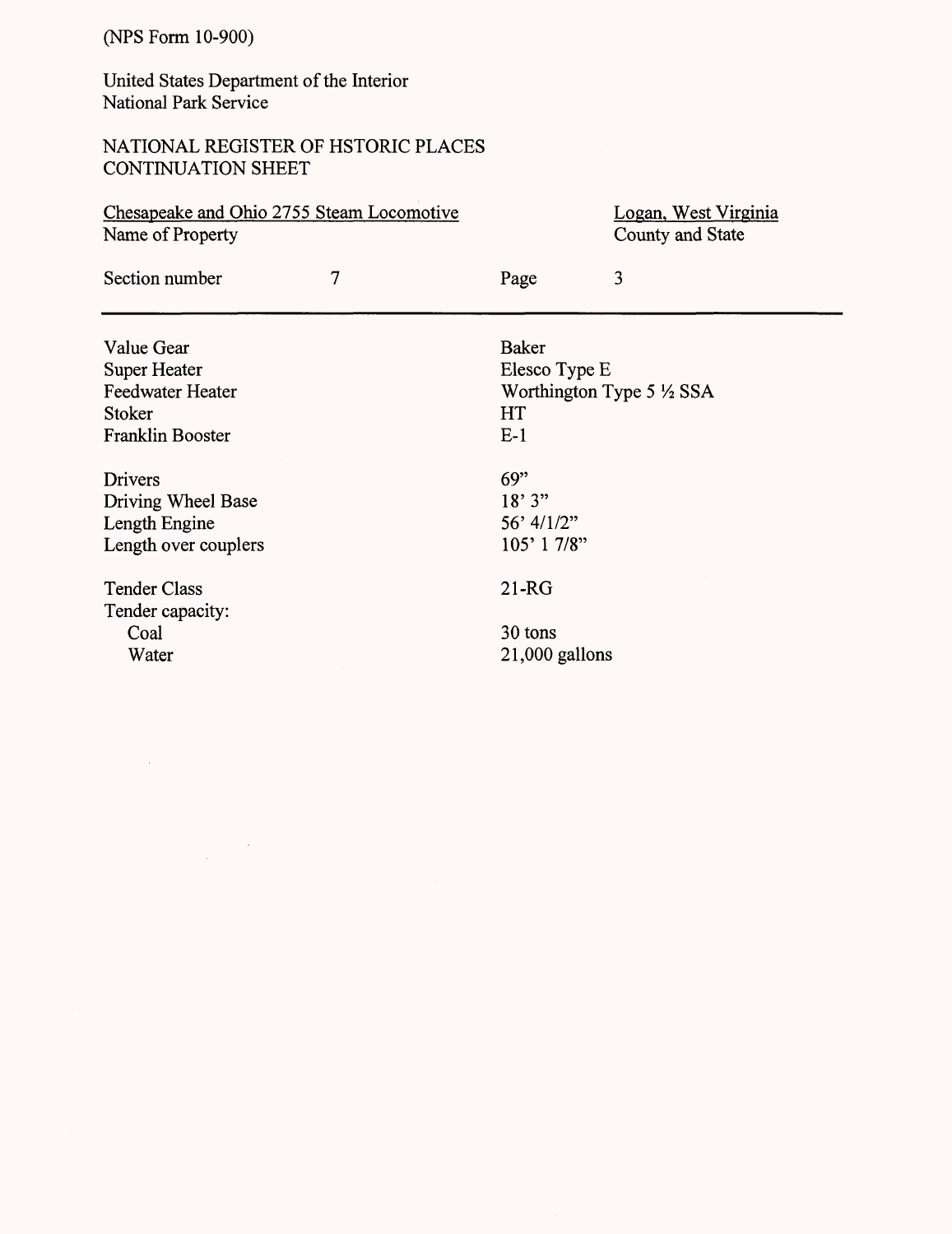United States Department of the Interior National Park Service

### NATIONAL REGISTER OF HISTORIC PLACES CONTINUATION SHEET

| Chesapeake and Ohio 2755 Steam Locomotive | Logan, West Virginia |  |                  |
|-------------------------------------------|----------------------|--|------------------|
| Name of Property                          |                      |  | County and State |
| Section number                            | Page                 |  |                  |

Statement of Significance

The Chesapeake & Ohio 2755 Steam Locomotive is considered significant under Criterion A for Transportation and Criterion C for Engineering. The period of significance begins with the locomotive's construction in 1947, and ends in 1956. During the period of significance, the locomotive operated continuously as a coal hauler on the Logan Subdivision.

The Chesapeake and Ohio Railroad began with the merger of the Virginia Central and the Covington & Ohio Railroads. It later acquired the Chicago, Cincinnati & Louisville Railroad, the Pere Marquette and the Baltimore & Ohio. By 1987 when it was taken over by CSX it also had incorporated the Western Maryland Railroad.

The C&O 2755 Steam Locomotive is an integral part in the history and development of the railroad business and coal mining industry in West Virginia. The period of significance begins with the locomotive's construction in 1947, and ends with a nine year cut-off point in 1956. During this period the 2755 pulled coal trains on the C&O Railway's Logan Subdivision. Under Criterion A for Transportation, the locomotive is significant as a physical representative of the C&O's continued use of steam power into the post WWII period. Under Criterion C for Engineering, the locomotive is a significant example of the final generation of American steam engines that featured the hallmarks of augmented power and increased efficiency in the face of competition from Diesel technology. The engine exhibits a high amount of physical integrity, being operated only a short time, then going into protected storage. The locomotive was obtained from the C&O by the West Virginia Division of Natural Resources and placed by them in March, 1961 in their Chief Logan State Park, near Henlawson.

#### Criterion A: Transportation

During World War Two, the C&O turned to the 2-8-4 wheel arrangement to handle the fast freight schedules demanded by war-time needs. The C&O had watched the development of the 2-8-4 on the Nickel Plate Road and the Pere Marquette through the "Advisory Mechanical Committee" which was common to the four railroads controlled by the Van Sweringens. It based its 2-8-4 design on the NKP and Pere Marquette "Berkshires." However, it chose to name them "Kanawhas" after the Kanawha River, which paralleled its main line.<sup>6</sup>

<sup>6</sup> SteamLocomotive.com, "Chesapeake and Ohio Kanawha Type Locomotives"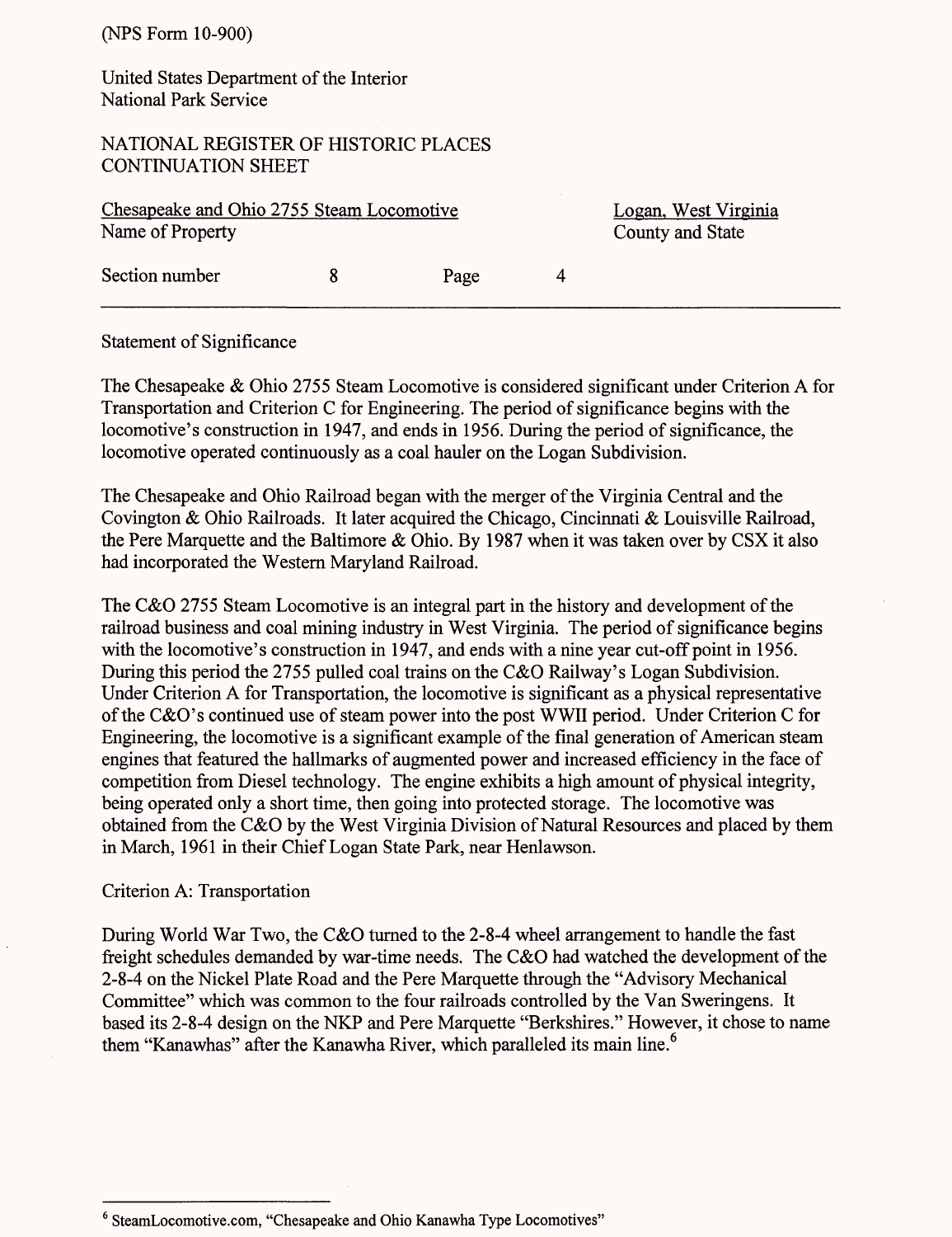United States Department of the Interior National Park Service

#### NATIONAL REGISTER OF HISTORIC PLACES CONTINUATON SHEET

| Chesapeake and Ohio 2755 Steam Locomotive |   |      | Logan, West Virginia |                  |
|-------------------------------------------|---|------|----------------------|------------------|
| Name of Property                          |   |      |                      | County and State |
| Section number                            | 8 | page |                      |                  |

The development of the 2-8-4 wheel arrangement for steam locomotives was a result of an effort by the Lima Locomotive Works to improve on the speed and horse power of the USRA Mikado (2-8-2) locomotive, which was designed by the United States Railroad Administration during World War I. The USRA design had difficulty keeping up steam over long periods and often experienced wheel slippage.<sup>7</sup>

The big 2-8-4's first saw service between Stevens yard, near Cincinnati, Ohio and Hinton, West Virginia, including the various branch mainlines between, and/or Clifton Forge-Richmond-New Port News region, the two low-grade ends of the road. They were an immediate hit with the road and yard crews and the "Big Mikes", as the crews affectionately called them, soon became Chessie's most versatile performers. At home in any road service, the K-4s were soon lugging coal drags, thundering along with merchandise trains, and speeding heavy passenger runs.<sup>8</sup> With their 69' drivers, the K-4's were certainly not in the racehorse class but given a heavy passenger train and moderate to heavy grades to overcome the Kanawha could move the passengers with the best of them. Some regularly supplemented the 4-8-4's between Hinton and Charlottesville, and for a time handled the GEORGE WASHINGTON between Ashland and Lexington, Kentucky, and were frequently used for regular power on other parts of the road during rush seasons or shopping cycles.

C&O ordered 10 K-4's, 2750-2759, from Lima in 1946 for early 1947 delivery.<sup>9</sup> By mid 1952, the C&O had received enough diesels that it had begun to retire even the "Kanawhas", which still had service time, and by 1957 all were retired. All but the thirteen that were donated to various cities were scrapped by May, 1961. The City of Buffalo, New York, received number 2701 and placed it on display near the waterfront until vandals wrecked it and it was scrapped. There are twelve surviving C&O 2-8-4 "Kanawha" type locomotive. These twelve are the 2700, 2705, 2707, 2716, 2727, 2732, 2736, 2755, 2756, 2760, 2776, and the 2789.<sup>10</sup>

<sup>7</sup> SteamLocomotive.com, "Berkshires *&* Kanawhas"

<sup>8</sup> SteamLocomotive.com, "Kanawha"

<sup>&</sup>lt;sup>9</sup> Eugene L. Huddleston, Philip Shuster, and Alvin Staufer. C & O Power: Steam

and Diesel Locomotives of the Chesapeake and Ohio Railway. 1900-1965 (Medina, Oh: Alvin Staufer, 1965), 87.

<sup>&</sup>lt;sup>10</sup> SteamLocomotive.com, "Chesapeake and Ohio Kanawha Type Locomotives"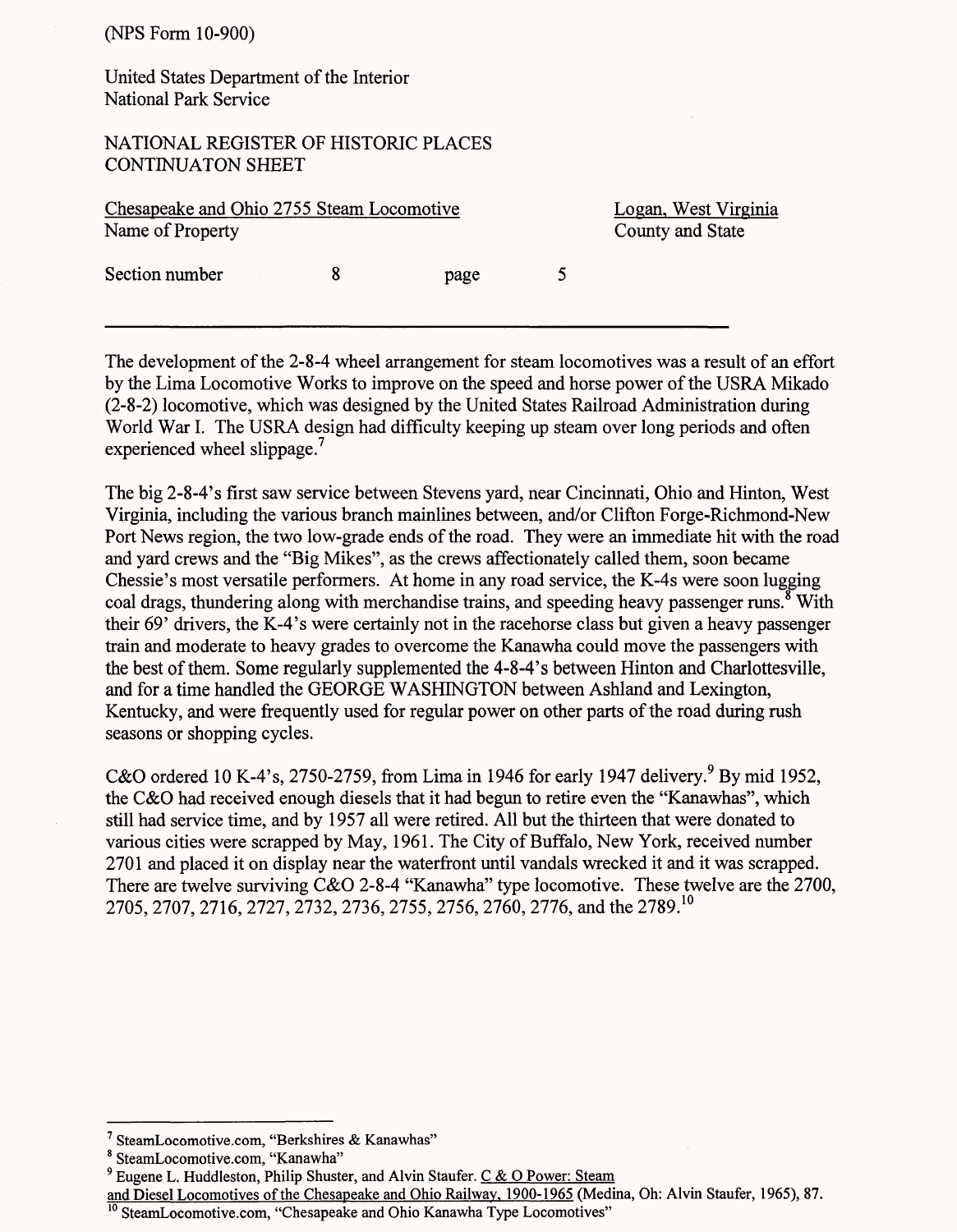United States Department of the Interior National Park Service

#### NATONAL REGISTER OF HISTORIC PLACES CONTINUATION SHEET

| Chesapeake and Ohio 2755 Steam Locomotive |  |      | Logan, West Virginia |                  |
|-------------------------------------------|--|------|----------------------|------------------|
| Name of Property                          |  |      |                      | County and State |
| Section number                            |  | Page |                      |                  |
|                                           |  |      |                      |                  |

Criterion C: Engineering

The Advisory Mechanical Committee, after exhaustive studies and tests, had used the most favorable ratios, proportions, and characteristics of the Erie 2-8-4 of 1927 and enlarged them into the famous C&O's T-l, 2-10-4, built by Lima in 1930. In 1934 the process was applied in reverse from the 2-10-4 and the equally famous NKP Class S 2-8-4 resulted. The Pere Marquette Class N-2-8-4's (later C&O Class N-3), by Lima in 1937 were, except for larger cylinders and slightly heavier engine weight, virtually duplicates of the NKP design. When it came time for the C&O to place an order for new engines for its low grade territory, it was only natural to pick the proven design of its first cousins, and War Production Board restrictions, limiting orders for new locomotives to existing designs, clinched the deal.<sup>11</sup> The Lima Locomotive Works was located in Lima, Ohio between the B&O's Cincinnati-Toledo line and Nickel Plate's main line and shops.

Lima Locomotive Works is most famous for developing the Super Power 2-8-4 design. Around 1920, the railroads and locomotives builders were trying various techniques to increase the speed of freight trains. Some approaches used high-pressure boilers, three cylinders, water-tube fireboxes, or all three. William Woodard of Lima Locomotive Works experimented in increasing the grate area to greatly increase the steaming ability of the locomotive. A locomotive with a 100 sq. ft. grate area was constructed. The firebox was so large that it required a fourwheel trailing truck to support it. The 2-8-4 wheel alignment was born. This demonstrator locomotive also had a booster on the rear axle of the trailing truck. It was designated number "1", Class A-l and was so successful from the start that a number of railroad lines soon placed orders for more of this type. Lima locomotive Works became famous for developing this  $design.<sup>12</sup>$ 

#### Summary:

The C&O 2755 Steam Locomotive played a fundamental role in the development of coal mining and the railroad industry in West Virginia. The 2755 is significant under Criterion A for Transportation. The 2755 was important to the transportation of coal which fueled the growth for both the coal mining and railroad industry in West Virginia. The 2755 is also significant under Criteria C for Engineering. The design of the 2755 made its type unique to coal mine service in the Appalachian Mountain region. The engineering of the locomotive is also important as a remnant of steam technology used after diesel engines had become the principle

<sup>&</sup>lt;sup>11</sup> SteamLocomotive.com, "Kanawha"

<sup>&</sup>lt;sup>12</sup> SteamLocomotive.com, "Steam Locomotive Builders"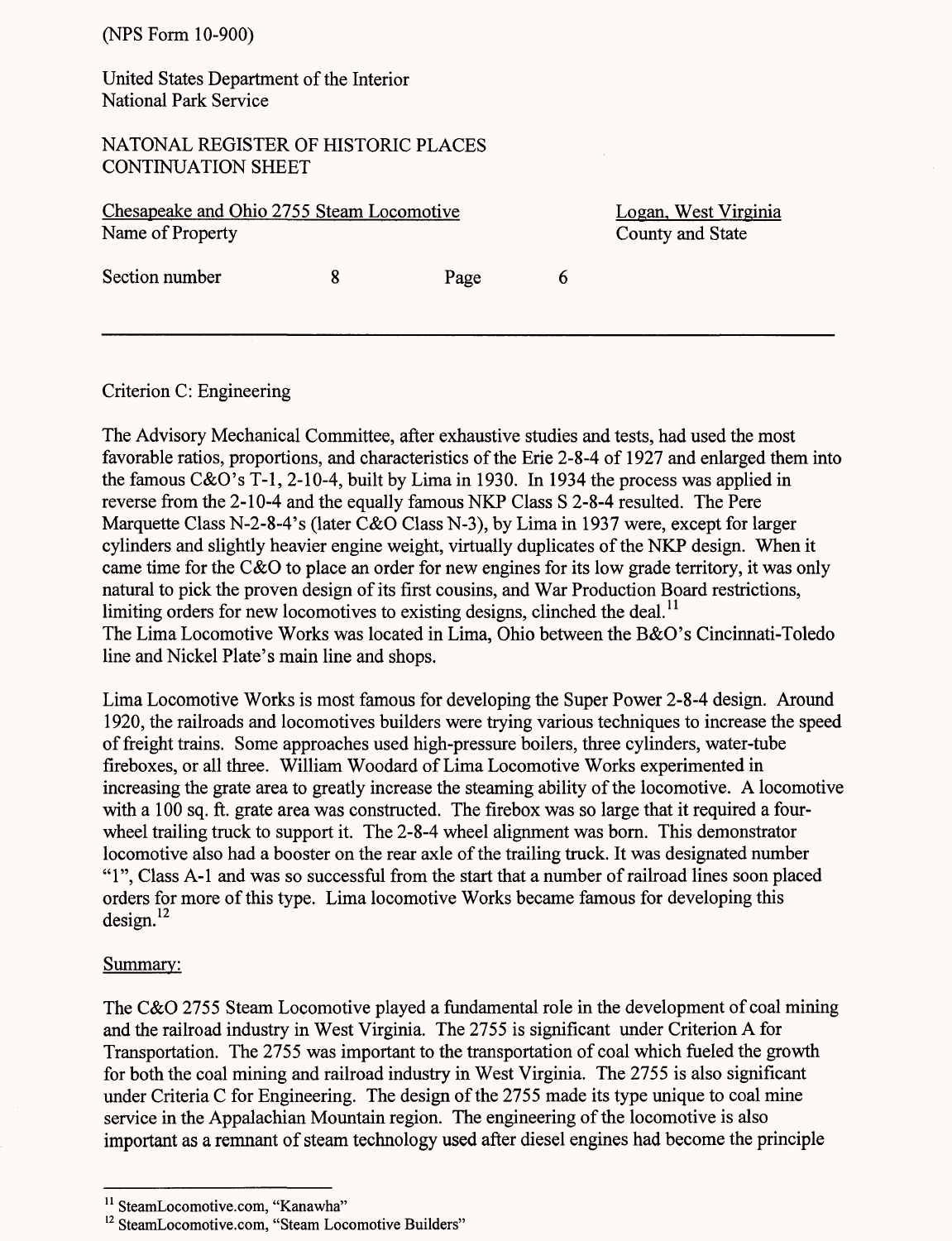United States Department of the Interior National Park Service

NATIONAL REGISTER OF HISTORIC PLACES CONTNUATION SHEET

Chesapeake and Ohio 2755 Steam Locomotive Logan, West Virginia Name of Property County and State Section: 8 Page  $\overline{7}$ 

form of power in the railroad industry. The period of significance begins in 1947 with the construction of the 2755 and runs until the cut off in 1956.

A Time Book owned by Bob Withers indicates the 2755 was in tonnage freight service on January 18, 1956 and ran from Handley, West Virginia to Russell, Kentucky. The engineer was Lidge D. Kingery and the fireman was Ralph W. Shelton. This is the last known date of freight service for the 2755. The 2755 was taken out of service in the fall of 1956. On August 22, 1957 Mr. Withers saw the 2755, along with several other steam locomotives, at the Russell, Kentucky yard. His visit to the Russell, Kentucky yard was recorded in a journal he kept of locomotives that he had seen.

An editorial in the Huntington Herald Dispatch dated December 20, 1960 stated, "Logan, W. Va. will soon take possession of one of these old monsters. It will find a new permanent home in the new state park at Henlawson (West Virginia) which is being readied for full State Park status under the STEP program." The locomotive referred to in this article was the 2755 and the state park was the Chief Logan State Park. Harry Burks, who was one of the engineers for the 2755, had indicated C&O's Logan Subdivision was the last to be dieselized.

The 2755, after it was taken out of service, went to the C&O's Russell, Kentucky shops where it stayed until it was sent, in the fall of 1960, to be refurbished at the C&O's Huntington, West Virginia shop's prior to its placement at the Chief Logan State Park.

The West Virginia Division of Natural Resources owns the Chesapeake and Ohio 2755 and placed it at their 4,000 acre Chief Logan State Park, Logan, West Virginia in March, 1961. A diesel, which had the 2755 in tow, picked up empty coal cars in Huntington, West Virginia and took them to Peach Creek, West Virginia. A diesel locomotive pushed the 2755 up Little Buffalo Creek from Peach Creek to where it is now located. The track that was in front of and behind where the locomotive stands has been removed.

West Virginia's Governor, W. W. Barron, accepted the title to the Chesapeake and Ohio 2755 steam locomotive and about four miles of right-of-way from W. I. Dunn, vice-president of the Chesapeake and Ohio Railway Company, on September 17, 1961.<sup>13</sup> The park is located in the heart of West Virginia's southern coalfields four miles north of Logan, West Virginia. The park and town share the name of the Chief of the Cayuga Tribe (also known as the Mingo Tribe). The Merrill Coal Mines, Inc. once operated a mine on the property where the Chief Logan State Park is currently located. Coal was hauled from Merrill's mine using C&O's H-4's and H-6's to

<sup>&</sup>lt;sup>13</sup> Herald-Advertiser, Huntington, W. V., September 17, 1961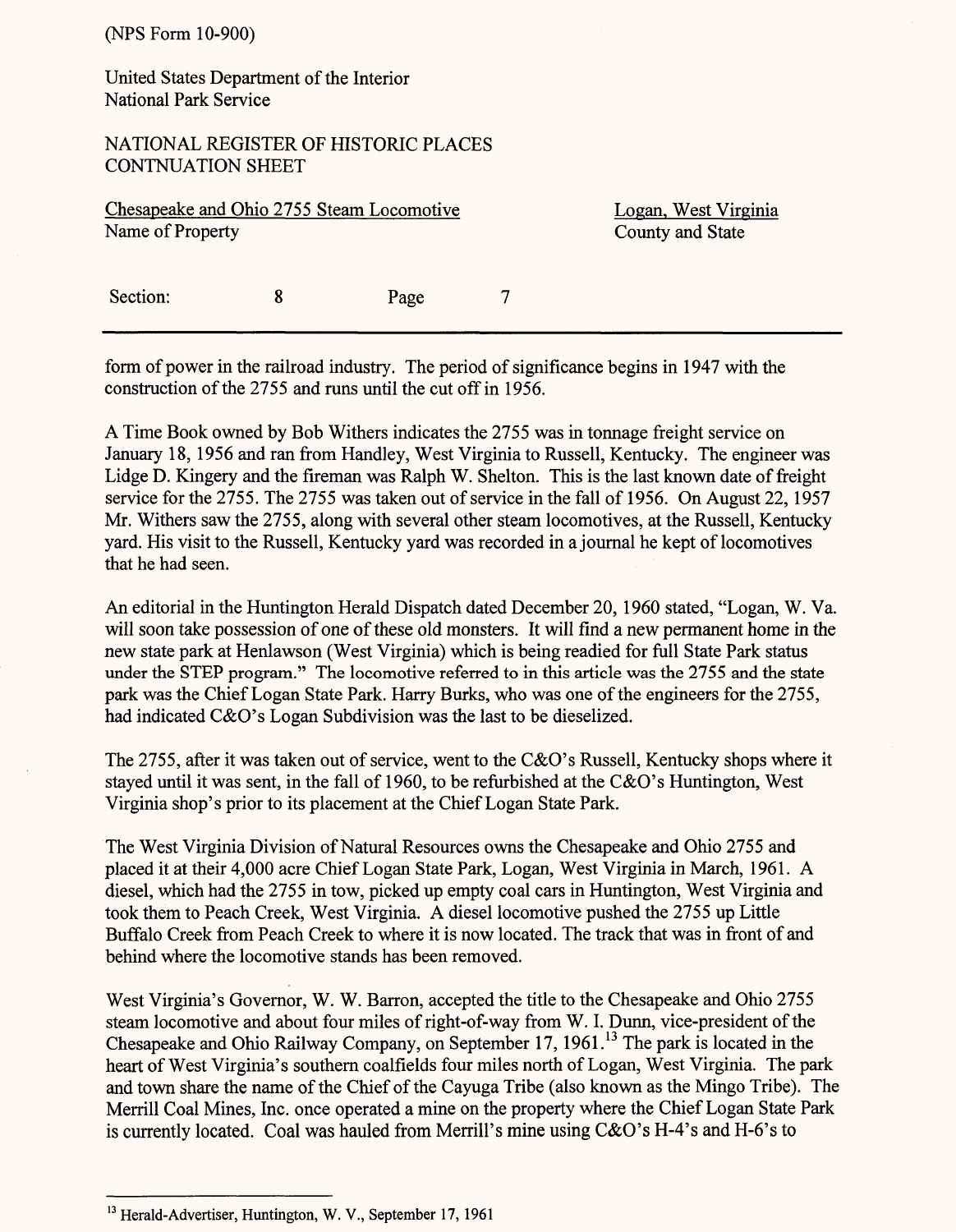United States Department of the Interior National Park Service

#### NATIONAL REGISTER OF HISTORIC PLACES **CONTINUATION SHEET**

| Chesapeake and Ohio 2755 Steam Locomotive |  |      | Logan, West Virginia |
|-------------------------------------------|--|------|----------------------|
| Name of Property                          |  |      | County and State     |
| Section number                            |  | Page |                      |

Peach Creek where the Kanawha's transported the coal on C&O's mainline to Russell, Kentucky, Chicago, Illinois, Handley and Hinton, W V and to New Port News, Virginia.<sup>14</sup>

In the 1970's or early 1980's, 2755 was badly vandalized. Her windows were broken and her gauges were destroyed by vandals. Anything that could have been stolen was, or was badly damaged by the attempted theft. She was later repaired, her glass replaced, and she was enclosed in a fence for protection.<sup>15</sup>

The 2755 originality had a 6" Nathan Hooter whistle on it which no longer exists. In the summer of 1996 Steam Operations Corporation did a cosmetic restoration including jacket support system, jacket, paint and lettering in the proper C&O style. In addition, the headlight and class light were repaired and wired for operation. 16 John R. Pope, a former employee of the West Virginia Division of Natural Resources created a new version of the Monopoly game entitled, "Wild and Wonderful West Virginia State Parks and Forests: 75<sup>th</sup> Anniversary Edition". This edition varies from the original game in that all of the real estate is named after West Virginia's State Parks and Forests of which one is titled, "Chief Logan State Park" and has a picture of the 2755 under the caption. Members of The Island Creek Model Railroad Club are curators for the 2755 and have a model railroad museum located in a building to the right of where the locomotive is situated.

<sup>&</sup>lt;sup>14</sup> Archives of the Chief Logan State Park

<sup>&</sup>lt;sup>15</sup> SteamLocomotive.com, "Chesapeake and Ohio Kanawha Type Locomotives"

<sup>&</sup>lt;sup>16</sup> Keith Vernatter, President, Island Creek Model Railroad Club, Peach Creek, West Virginia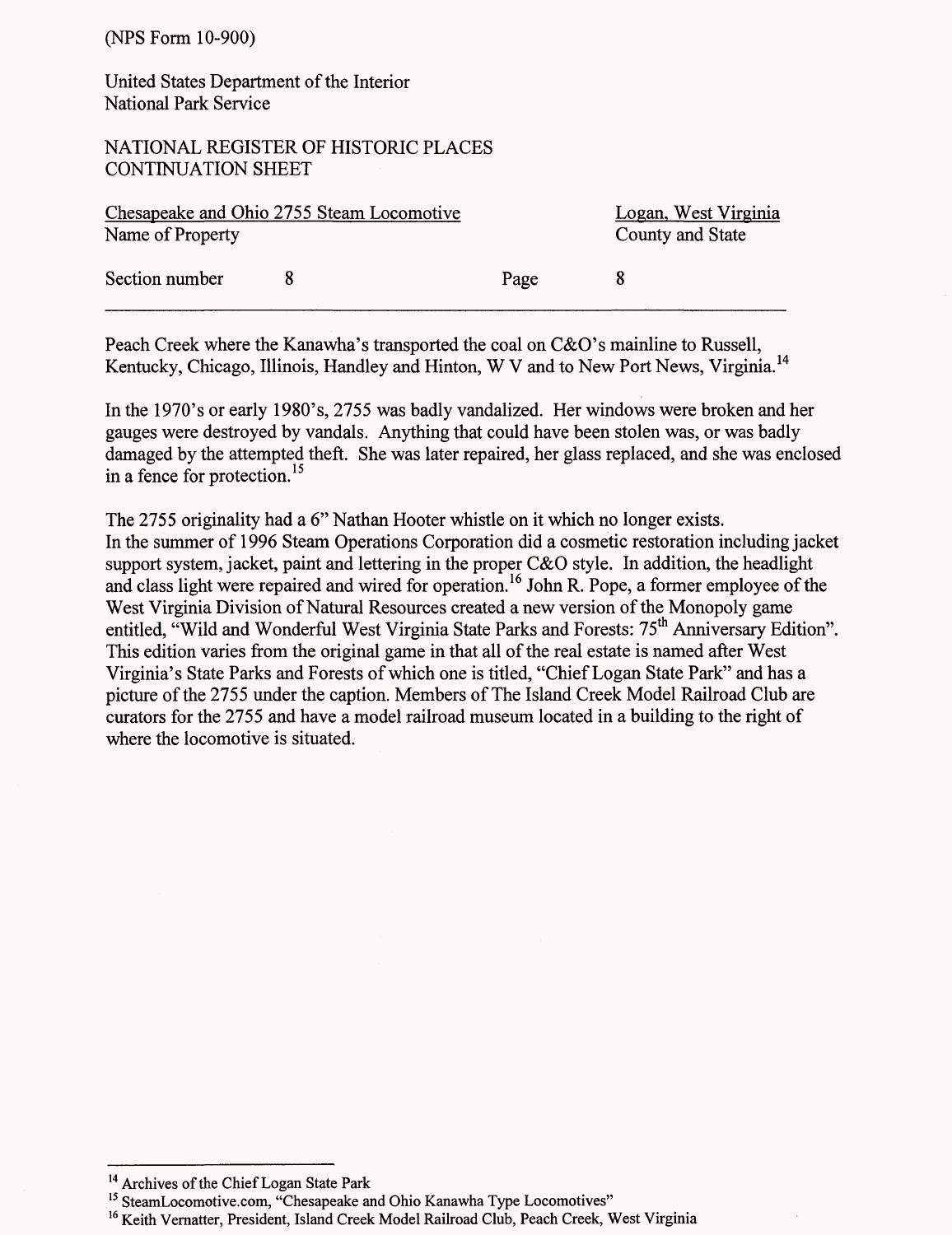United States Department of the Interior National Park Service

#### NATIONAL REGISTER OF HISTORIC PLACES CONTINUATION SHEET

Chesapeake and Ohio 2755 Steam Locomotive Logan, West Virginia Name of Property County and State

| Section number | Page |  |
|----------------|------|--|
|                |      |  |

#### Bibliography

Chesapeake and Ohio Historical Society, "C & O Steam Roster by Years"

SteamLocomotive.com, "Chesapeake and Ohio Kanawha Type Locomotives"

Email from Scott Lindsay dated 12-24-05

Weinstein, Edward G, "Berkshires (and Kanawhas)"

Huddleston, Eugene L., Philip Shuster and Alvin Staufer. C & O Power: Steam and Diesel Locomotives of the Chesapeake and Ohio Railway, 1900-1965. Medina, OH: Alvin Staufer, 1965.

SteamLocomotive.com, "Berkshires and Kanawhas"

SteamLocomotive.com. "Kanawha"

SteamLocomotive.com, "Steam Locomotive Builders"

Herald-Dispatch, Huntington, WV, dated September 17, 1961, page 7.

Archives from the Chief Logan State Park, Logan, West Virginia

Vernatter, Keith, President, Island Creek Model Railroad Club, Peach Creek, West Virginia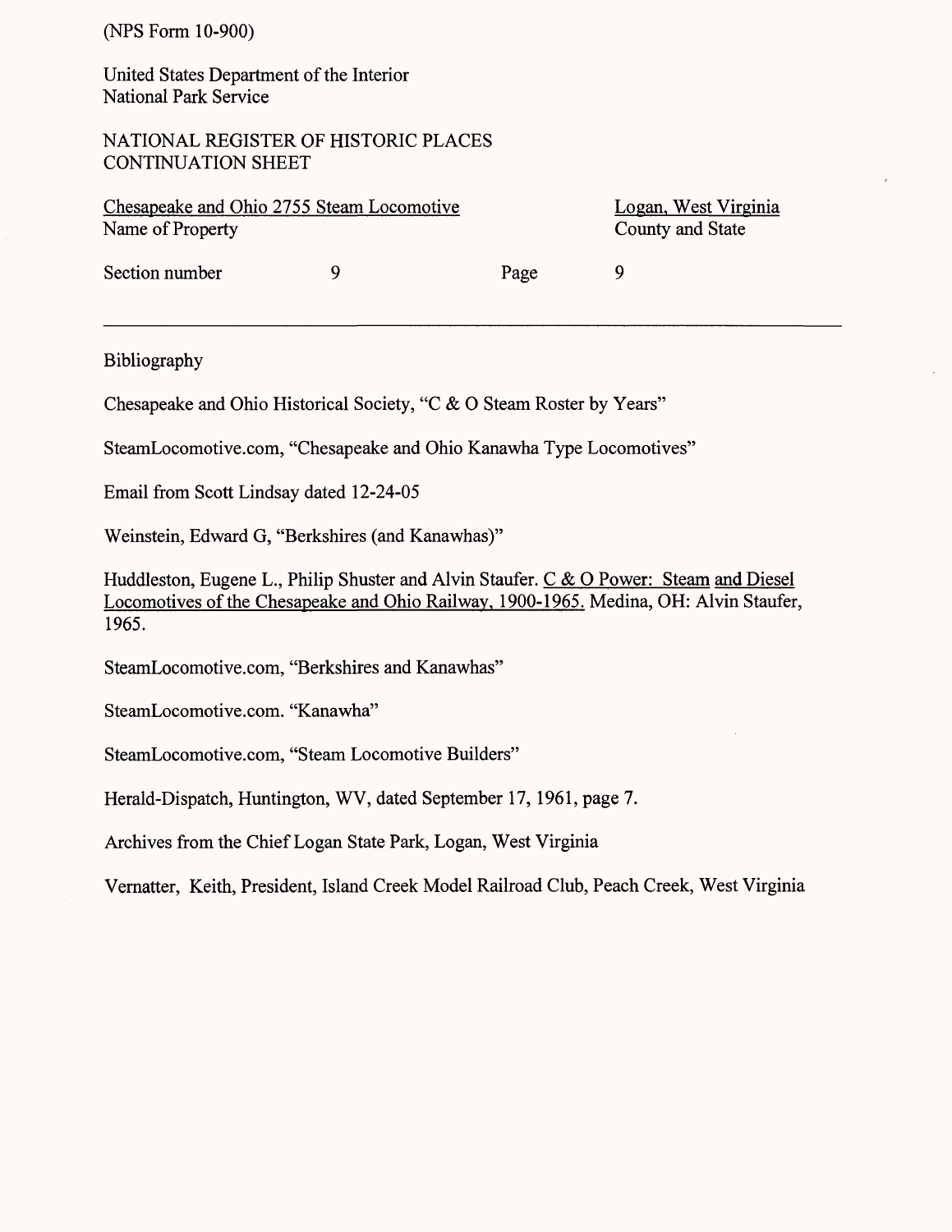United States Department of the Interior National Park Service

## NATIONAL REGISTER OF HISTORIC PLACES CONTINUATION SHEET

| Chesapeake and Ohio 2755 Steam Locomotive |    |      | Logan, West Virginia |  |
|-------------------------------------------|----|------|----------------------|--|
| Name of Property                          |    |      | County and State     |  |
| Section number                            | 10 | Page | 10                   |  |

Verbal Boundary Description

The nomination boundary for the Chesapeake and Ohio 2755 Steam Locomotive encompasses only the locomotive and tender and the track and ground upon which its stands.

## Boundary Justification

The nomination boundary includes only the locomotive and its tender, excluding the unrelated structures that are a part of the Chief Logan State Park that surround it, within the fenced enclosure.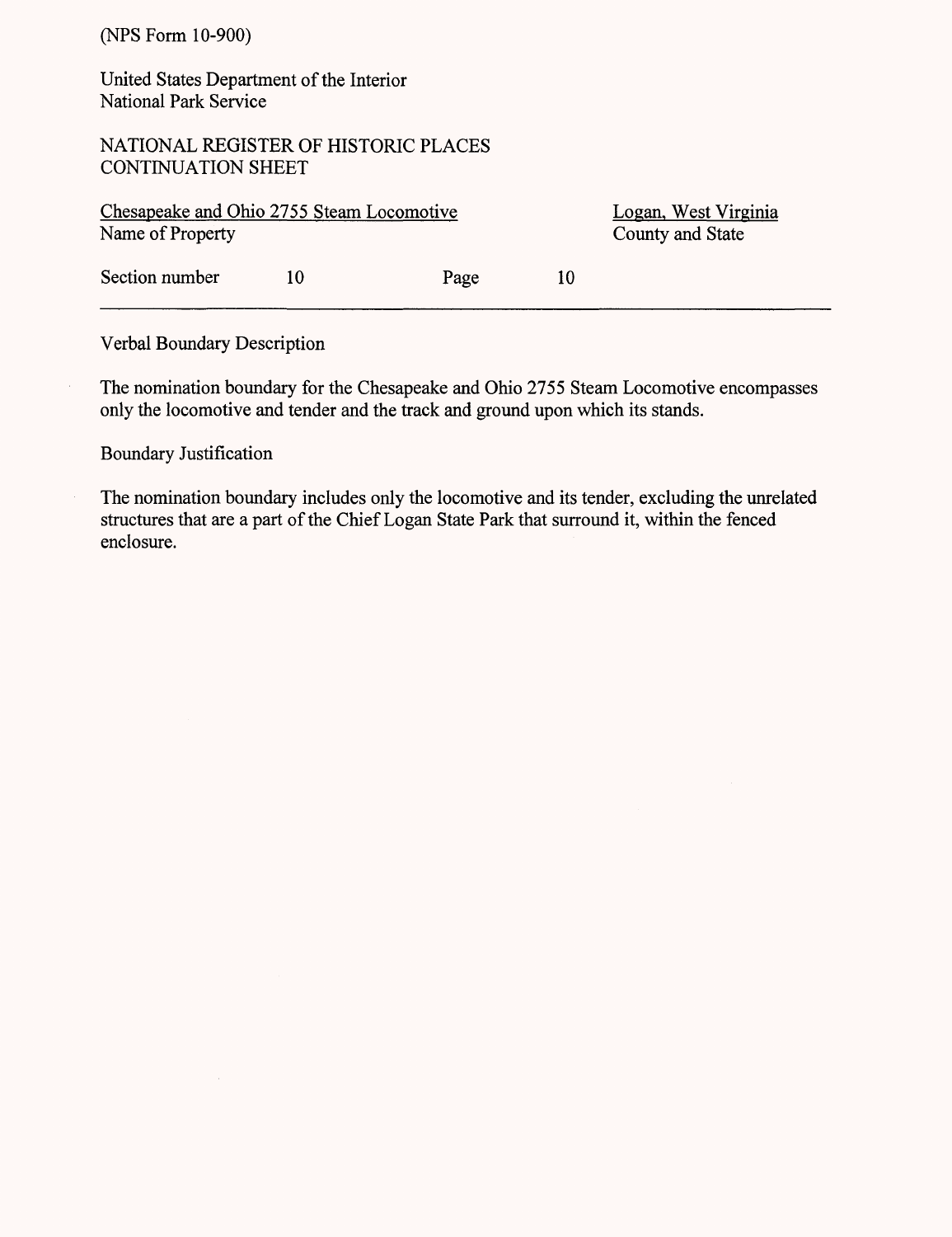United States Department of the Interior National Park Service

# NATIONAL REGISTER OF HISTORIC PLACES CONTINUATION SHEET

Chesapeake and Ohio 2755 Steam Locomotive Logan, West Virginia Name of Property **County** County and State

| Section number                    | Photo                                           | Page | 11                                                          |  |
|-----------------------------------|-------------------------------------------------|------|-------------------------------------------------------------|--|
| Photographer:<br>Date:<br>Images: | Alan Rowe<br>May 2006<br>Digital                |      |                                                             |  |
| Photo 1 of 6:                     | Camera facing southwest.                        |      |                                                             |  |
| Photo 2 of 6:                     | Camera facing northwest                         |      |                                                             |  |
| Photo 3 of 6:                     | Camera facing north.                            |      |                                                             |  |
| Photo 4 of 6:                     | water and 30 tons of coal. Camera facing north. |      | Rear of 2755's tender indicating it holds 21,000 gallons of |  |
| Photo 5 of 6:                     | 2755's 69" cylinders. Camera facing north.      |      |                                                             |  |
| Photo 6 of 6:                     | Camera facing west.                             |      |                                                             |  |